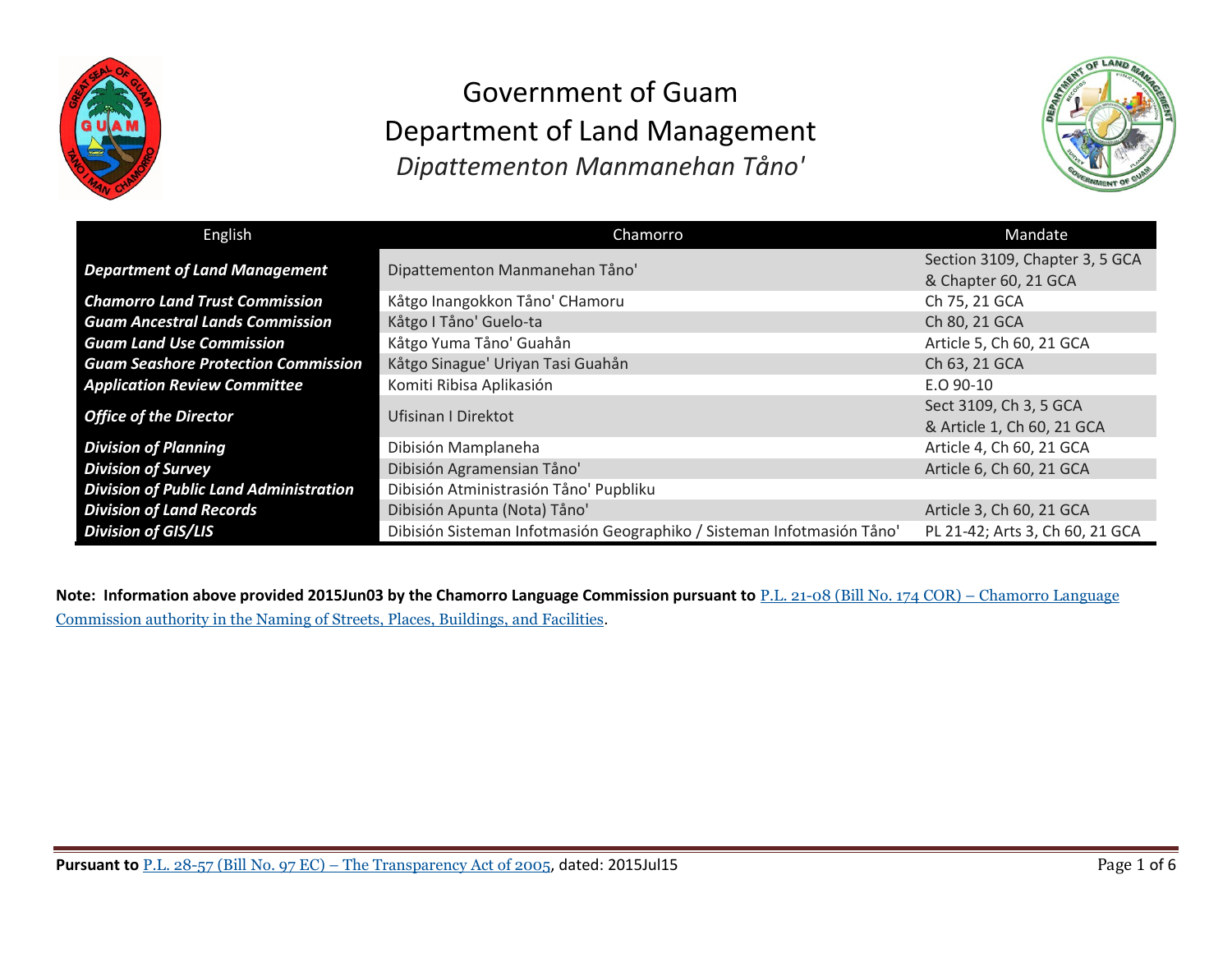



|                             | Names & Titles of Officials in Charge of<br><b>Offices, Programs, Services, Units, Divisions</b> | <b>Official in Charge</b>                            | <b>Alternate</b>                           | <b>Hours of Operation</b> |
|-----------------------------|--------------------------------------------------------------------------------------------------|------------------------------------------------------|--------------------------------------------|---------------------------|
|                             | <b>Chamorro Land Trust Commission</b>                                                            | Michael J.B. Borja<br><b>Administrative Director</b> | David V. Camacho<br><b>Deputy Director</b> | Mon-Fri, 8am-5pm          |
|                             | <b>Guam Ancestral Lands Commission</b>                                                           | David V. Camacho<br><b>Executive Director</b>        |                                            | Mon-Fri, 8am-5pm          |
|                             | <b>Guam Land Use Commission</b>                                                                  | Michael J.B. Borja<br><b>Executive Secretary</b>     | David V. Camacho<br><b>Deputy Director</b> | Mon-Fri, 8am-5pm          |
|                             | <b>Application Review Committee</b>                                                              | Marvin Q. Aguilar<br><b>ARC Chairman</b>             |                                            | Mon-Fri, 8am-5pm          |
|                             | <b>Office of the Director</b>                                                                    | Michael J.B. Borja                                   | David V. Camacho                           | Mon-Fri, 8am-5pm          |
|                             | <b>Administrative Services Unit</b>                                                              | Director                                             | <b>Deputy Director</b>                     |                           |
| <b>Division of Planning</b> |                                                                                                  |                                                      |                                            |                           |
|                             | <b>Subdivision Administration Improvement District and Street Naming</b>                         |                                                      |                                            |                           |
|                             | <b>Mediation</b>                                                                                 |                                                      |                                            |                           |
| ii.                         | Seashore Resource Management Administration, Wetlands and Flood                                  |                                                      |                                            |                           |
|                             | <b>Plains Mediation</b>                                                                          | Marvin Q. Aguilar                                    |                                            |                           |
| iii.                        | <b>Condominium Administration</b>                                                                | <b>Chief Planner</b>                                 |                                            | Mon-Fri, 8am-5pm          |
| iv.                         | <b>Land Use Property Research Administration</b>                                                 |                                                      |                                            |                           |
| V.                          | <b>Zoning Administration</b>                                                                     |                                                      |                                            |                           |
| vi.                         | Code Development, Land Use Compliance & Analysis Administration                                  |                                                      |                                            |                           |
| vii.                        | <b>Administrative Support</b>                                                                    |                                                      |                                            |                           |

**Note: Information above from the FY2016 DLM proposed Budget Request Packet** 

**Pursuant to** P.L. 28-57 (Bill No. 97 EC) – The Transparency Act of 2005, dated: 2015Jul15 Page 2 of 6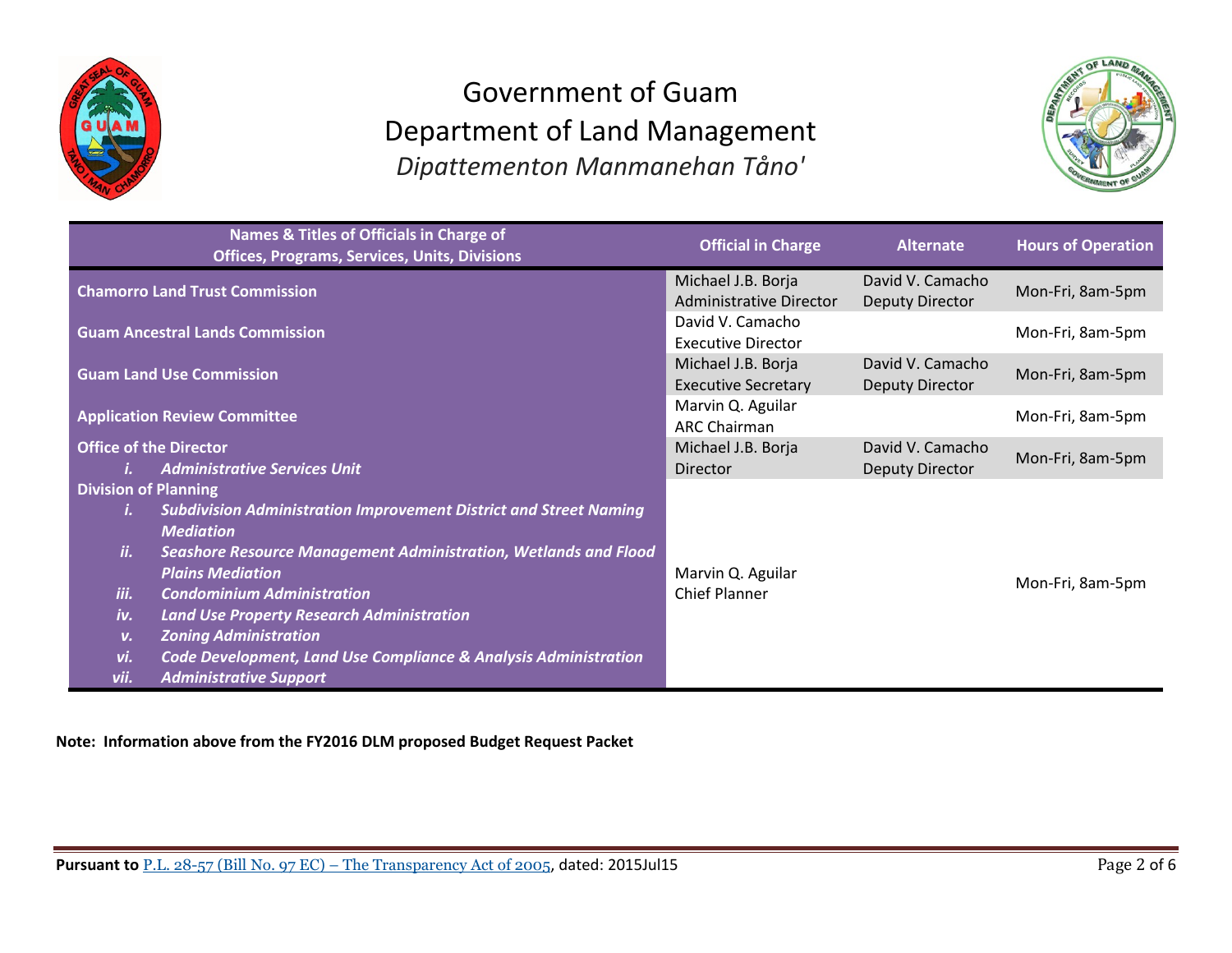



|                            | Names & Titles of Officials in Charge of<br><b>Offices, Programs, Services, Units, Divisions</b> | <b>Official in Charge</b> | <b>Alternate</b>        | <b>Hours of Operation</b> |
|----------------------------|--------------------------------------------------------------------------------------------------|---------------------------|-------------------------|---------------------------|
| <b>Division of Survey</b>  |                                                                                                  |                           |                         |                           |
| i.                         | <b>Cadastral Mapping, GIS, and Map Review</b>                                                    | Paul L. Santos            | Edgardo R. Taguiam      | Mon-Fri, 7:30am-4:30pm    |
| ii.                        | <b>Public Lands &amp; Land Registration Survey</b>                                               | Chief of Cadastre         | Cartographic Supervisor |                           |
| iii.                       | <b>Geodetic Network Control &amp; Mapping Surveys</b>                                            |                           |                         |                           |
|                            | <b>Division of Public Lands Administration</b>                                                   |                           |                         |                           |
| i.<br>ii.                  | <b>Land Disposition Section</b>                                                                  |                           |                         |                           |
|                            | <b>Agricultural &amp; Residential Lease Section, Chamorro</b><br><b>Homeland Program</b>         |                           | Matthew A. Leon         |                           |
| iii.                       | <b>Commercial Lease Section</b>                                                                  | Margarita V. Borja        | Guerrero                | Mon-Fri, 8am-5pm          |
| iv.                        | <b>Land Registration Section</b>                                                                 | Land Administrator        | Land Agent Supervisor   |                           |
| $V_{\bullet}$              | <b>Land for the Landless Project</b>                                                             |                           |                         |                           |
| vi.                        | <b>Arendo Program</b>                                                                            |                           |                         |                           |
| vii.                       | <b>Sagan Linayan Project</b>                                                                     |                           |                         |                           |
|                            | <b>Division of Records</b>                                                                       |                           |                         |                           |
| i.                         | <b>Recording &amp; Customer Service Section</b>                                                  | Michael J.B. Borja        | Andrew D. Santos        | Mon-Fri, 8am-5pm          |
| ii.                        | <b>Repository Section</b>                                                                        | Civil Registrar           | Deputy Civil Registrar  |                           |
| iii.                       | <b>Certificate of Title and Land Registration Section</b>                                        |                           |                         |                           |
| <b>Division of GIS/LIS</b> |                                                                                                  |                           |                         |                           |
| i.                         | <b>GIS/LIS Support Area</b>                                                                      | George B. Tydingco        |                         |                           |
| ii.                        | <b>Network Systems Support Area</b>                                                              | Management Analyst IV     |                         | Mon-Fri, 8am-5pm          |
| iii.                       | <b>DLM Website</b>                                                                               |                           |                         |                           |
| iv.                        | <b>DLM Land Web</b>                                                                              |                           |                         |                           |

**Note: Information above from the FY2016 DLM proposed Budget Request Packet.**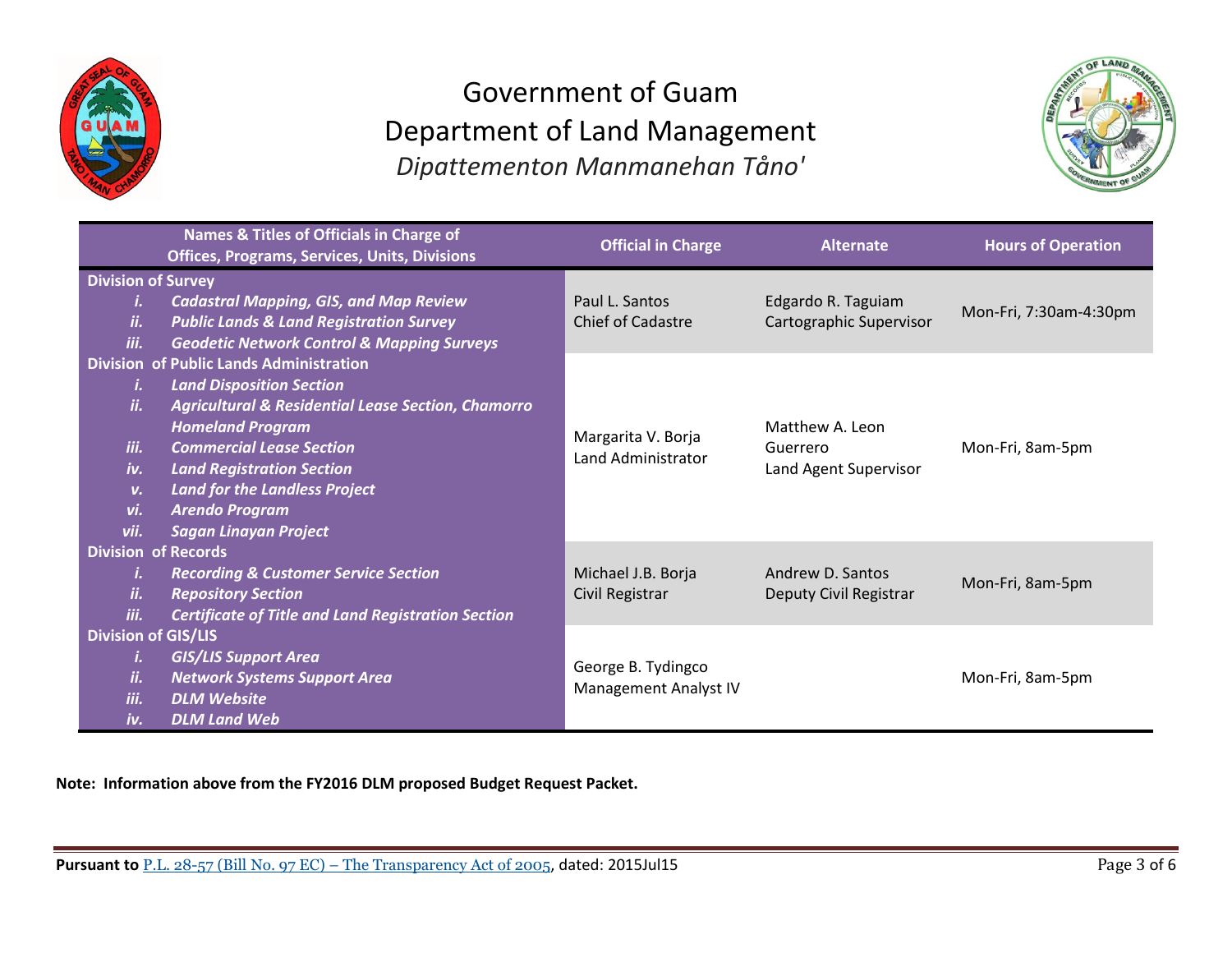



| <b>Names &amp; Titles of Officials in Charge of</b><br>Department, Offices, Programs, Services, Units, Divisions | <b>Primary</b>                   | <b>Alternate</b>                    | <b>Alternate 2</b>     |
|------------------------------------------------------------------------------------------------------------------|----------------------------------|-------------------------------------|------------------------|
| <b>Equal Employment Opportunity (EEO) Coordinator</b>                                                            | Janet C. Reyes                   | Patricia A. Muna                    |                        |
|                                                                                                                  | <b>Administrative Assistant</b>  | <b>Word Processing Secretary II</b> |                        |
|                                                                                                                  | As of 2009Apr14                  | As of 2009Apr14                     |                        |
| <b>Equal Employment Opportunity (EEO) Counselor</b>                                                              | Jimmy I. Camacho                 | Remedios T. Santos                  | Joseph B. Cruz, Jr.    |
|                                                                                                                  | <b>Engineering Technician II</b> | <b>Engineering Technician II</b>    | Administrative Officer |
|                                                                                                                  | As of 2009Apr14                  |                                     |                        |
| <b>Americans with Disabilities Act (ADA) Coordinator</b>                                                         | Matthew A. Leon Guerrero         | Mario R. Garcia                     |                        |
|                                                                                                                  | Land Agent Supervisor            | Planner III                         |                        |
|                                                                                                                  | As of 2013Jan08                  | As of 2013Jan08                     |                        |
| <b>Women's Program Coordinator</b>                                                                               | Margarita V. Borja               | Teresita A.C.Toves                  |                        |
|                                                                                                                  | Land Administrator               | <b>Word Processing Secretary II</b> |                        |
|                                                                                                                  | As of 2009Apr14                  | As of 2009Apr14                     |                        |
| <b>Safety Officer (SO)</b>                                                                                       | Thomas J. Torres                 | Matthew A. Leon Guerrero            |                        |
|                                                                                                                  | <b>Engineering Technician II</b> | Land Agent Supervisor               |                        |
|                                                                                                                  | As of 2007May08                  | As of 2007May08                     |                        |
| <b>Response Activity Coordinator (RAC)</b>                                                                       | Mario R. Garcia                  | Joel D. Antenorcruz                 | Eileen A. Chargualaf   |
|                                                                                                                  | Planner III                      | Land Abstractor II                  | Land Agent II          |
|                                                                                                                  | As of 2015Mar13                  | As of 2015Mar13                     | As of 2015Mar13        |
| <b>Wellness Coordinator</b>                                                                                      | Pending assignment               |                                     |                        |
| <b>DLM Website (dlm.guam.gov)</b>                                                                                | Henry T. Dela Cruz               | Office of Technology                |                        |
|                                                                                                                  | Systems Analyst I                | Otech.guam.gov                      |                        |
| DLM Land Web (natuarlresources.guam.gov/landweb)                                                                 | Henry T. Dela Cruz               | Office of Technology                |                        |
|                                                                                                                  | <b>Systems Analyst I</b>         | Otech.guam.gov                      |                        |

**Note: Information above provided 2015Feb20 by Virginia Flores, Administrative Services Officer.**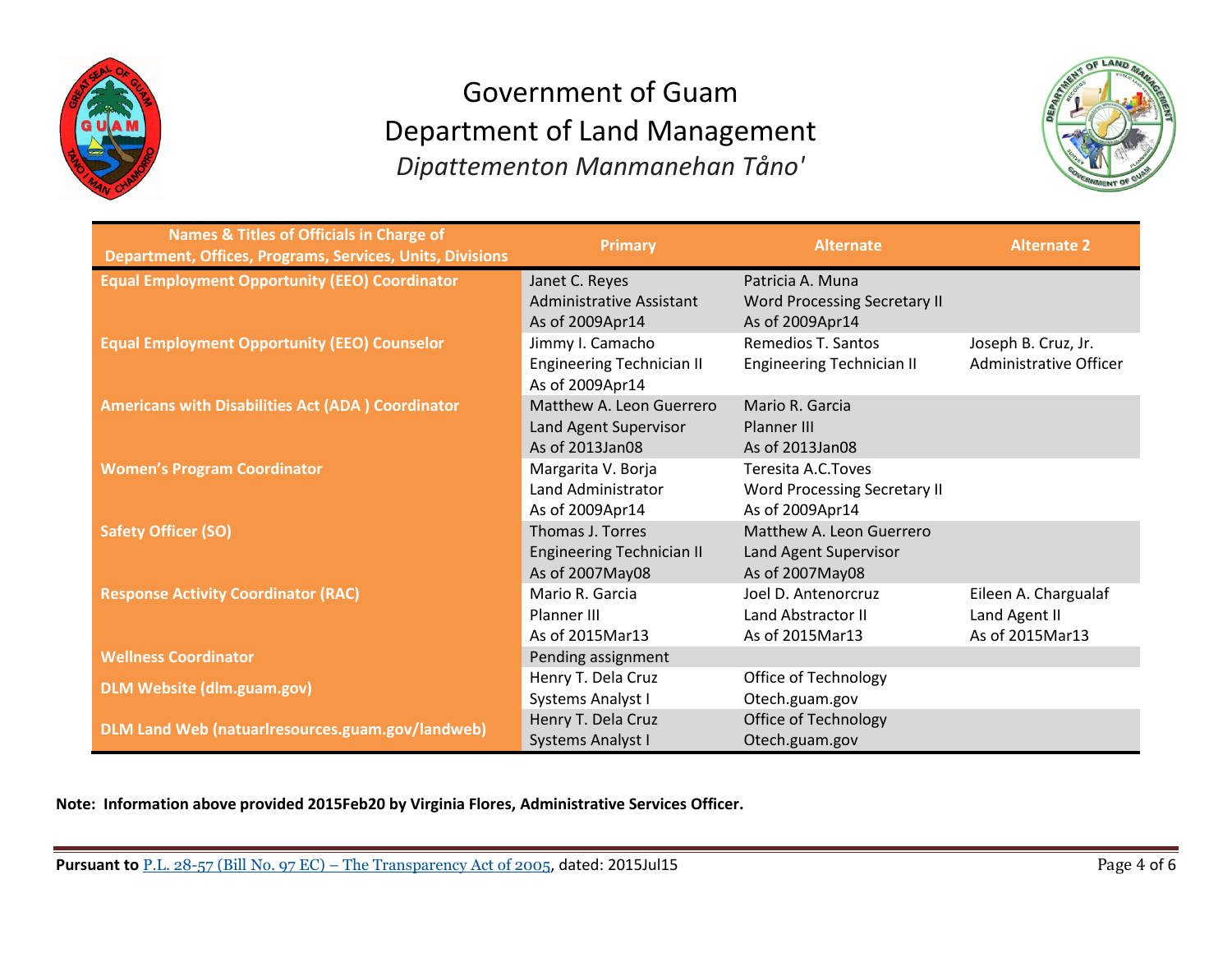



| <b>Areas of Responsibility</b><br><b>Offices, Programs, Services, Units, Divisions</b> | <b>General Description</b>                                                                                                                                                                                                                                                                                                                                                      |
|----------------------------------------------------------------------------------------|---------------------------------------------------------------------------------------------------------------------------------------------------------------------------------------------------------------------------------------------------------------------------------------------------------------------------------------------------------------------------------|
| <b>Chamorro Land Trust Commission</b>                                                  | Responsible for the disposition of Chamorro Homelands (public lands) pursuant to mandates to advance the<br>social, cultural and economic development and well-being of the Chamorro people by way of residential,<br>agricultural and commercial land distribution and economic assistance programs (21 GCA, Ch. 75; P.L. 22-18,<br>& P.L. 23-38 as amended).                  |
| <b>Guam Ancestral Lands Commission</b>                                                 | The Guåhan Ancestral Lands Commission (GALC) was set up by Guam Public Law 25-45 to pass title of<br>federal excess lands, once returned to Government of Guam, back to original landowners or their heirs.<br>Guam Public Law 25-178 sets the missions, mandates, powers and jurisdiction of the Commission in<br>processing claimant applications for Deed of Title.          |
| <b>Guam Land Use Commission</b>                                                        |                                                                                                                                                                                                                                                                                                                                                                                 |
| <b>Guam Seashore Protection Commission</b>                                             |                                                                                                                                                                                                                                                                                                                                                                                 |
| <b>Application Review Committee</b>                                                    |                                                                                                                                                                                                                                                                                                                                                                                 |
| <b>Office of the Director</b>                                                          | To provide management functions and leadership to department staff. To provide efficient engagement of<br>department staff along with the department's financial facilities and physical resources to accomplish<br>directed and authorized programs, projects and services. To approve, direct and oversee the department's<br>operations, fiscal and property accountability. |
| <b>Administrative Services Unit</b>                                                    |                                                                                                                                                                                                                                                                                                                                                                                 |
| <b>Division of Planning</b>                                                            | The technical and administrative staff to the Guam Land Use Commission, Guam Seashore Protection<br>Commission, Guam Natural Resource Board and the Application Review Committee, by regulating and<br>administering eighteen (18) mandates inherent in Title 21, GCA (Real Property), and as issued through<br>legislation.                                                    |

**Note: Information above from the FY2016 DLM proposed Budget Request Packet.**